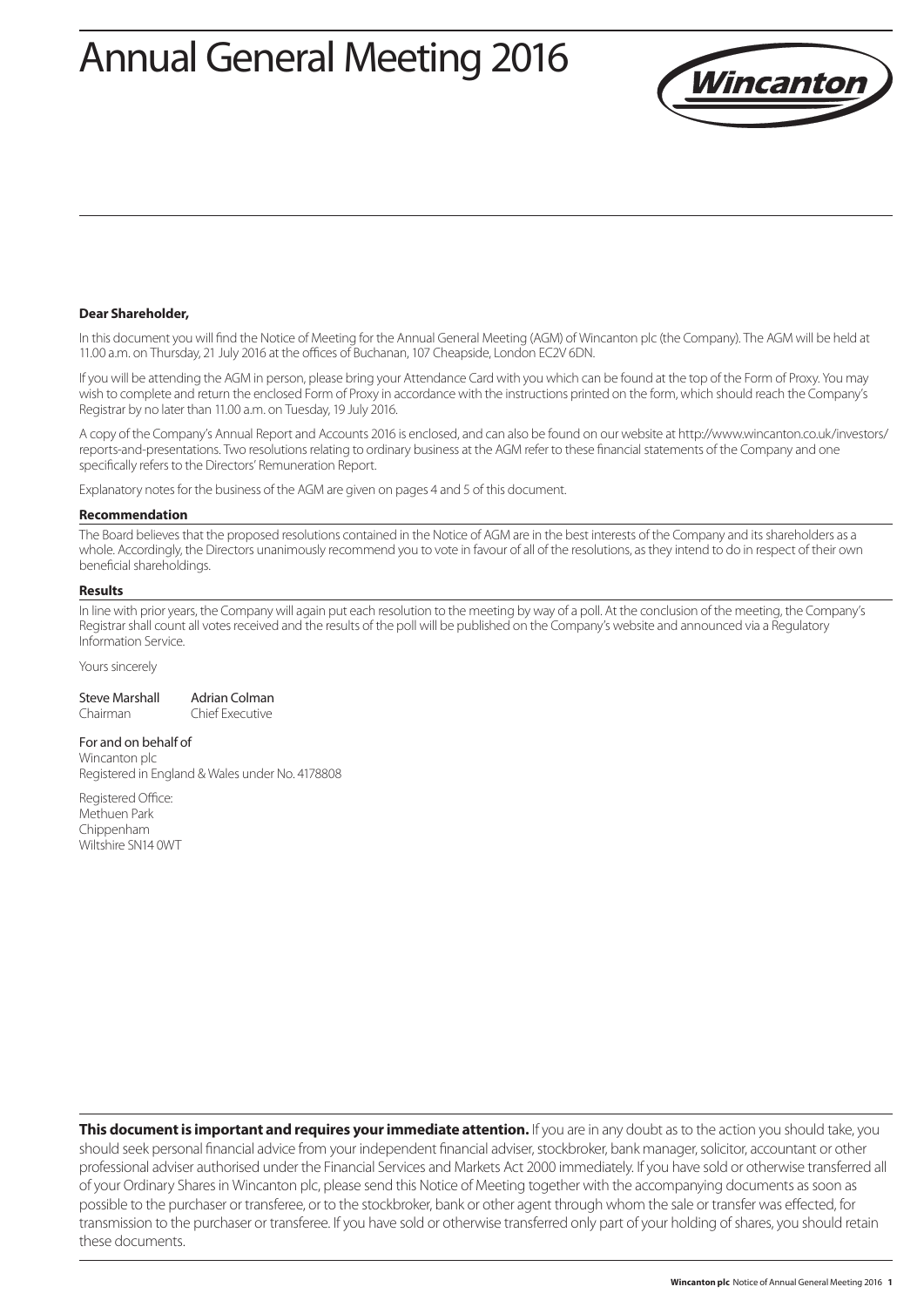# Notice of Annual General Meeting 2016

NOTICE IS HEREBY GIVEN that the fifteenth Annual General Meeting of Wincanton plc (the Company) will be held at the offices of **Buchanan, 107 Cheapside, London EC2V 6DN at 11.00 a.m.** on Thursday, 21 July 2016 in order to transact the following business:

## **ORDINARY RESOLUTIONS**

## **Report and Accounts**

#### **Resolution 1**

To receive and, if thought fit, adopt the financial statements and the Reports of the Directors and of the Auditor for the year ended 31 March 2016.

## **Directors' Remuneration Report**

#### **Resolution 2**

To approve the Annual Report on Remuneration in the form set out in the Company's Annual Report and Accounts for the financial year ended 31 March 2016.

#### **Dividend**

#### **Resolution 3**

To approve the final dividend of 5.5p per Ordinary Share for the year ended 31 March 2016.

## **Directors**

## **Resolution 4**

To re-elect Steve Marshall as a Director of the Company.

#### **Resolution 5**

To re-elect Adrian Colman as a Director of the Company.

## **Resolution 6**

To elect Tim Lawlor as a Director of the Company.

#### **Resolution 7**

To re-elect Paul Dean as a Director of the Company.

## **Resolution 8**

To re-elect Stewart Oades as a Director of the Company.

## **Resolution 9**

To re-elect David Radcliffe as a Director of the Company.

#### **Resolution 10**

To re-elect Martin Sawkins as a Director of the Company.

#### **Auditor**

#### **Resolution 11**

To reappoint KPMG LLP as the Auditor.

#### **Resolution 12**

To authorise the Directors to determine the remuneration of the Auditor.

## **SPECIAL RESOLUTIONS**

## **Donations to political organisations and political expenditure**

#### **Resolution 13**

To consider and, if thought fit, pass as an ordinary resolution that:

- **a** the Company and those companies which are UK subsidiaries of the Company be authorised for the purposes of Part 14 of the Companies Act 2006 at any time during the period from the date of the passing of this resolution to the conclusion of the AGM to be held in 2017, or on 30 September 2017, whichever is the earlier:
	- to make donations to political parties and/or independent election candidates; and
	- ii to make donations to political organisations other than political parties; and
	- iii to incur political expenditure;

provided that any such donations and expenditure made by the Company, or by any such subsidiary, shall not exceed in aggregate £25,000;

- **b** all existing authorisations and approvals relating to political donations or expenditure are hereby revoked without prejudice to any donation made or expenditure incurred prior to the date hereof pursuant to such authorisation or approval; and
- **c** words and expressions defined for the purpose of Part 14 of the Companies Act 2006 shall have the same meaning in this resolution.

## **Authority to allot shares**

#### **Resolution 14**

To consider and, if thought fit, pass as an ordinary resolution that the Directors be and are hereby generally and unconditionally authorised pursuant to and in accordance with Section 551 of the Companies Act 2006 to exercise all the powers of the Company to allot shares in the Company and to grant rights to subscribe for, or to convert any security into, shares in the Company:

- **a** up to an aggregate nominal amount equal to £4,124,909; and
- **b** comprising equity securities (as defined in Section 560 (1) of CA 2006) up to a further nominal amount of £4,124,909 in connection with an offer by way of a rights issue:
	- to ordinary shareholders in proportion (as nearly as may be practicable) to their existing holdings; and
	- ii to holders of other equity securities as required by the rights of those securities or as the Directors otherwise consider necessary

and so that the Directors may impose any limits or restrictions and make any arrangements which they consider necessary or appropriate to deal with treasury shares, fractional entitlements, record dates, legal, regulatory or practical problems in, or under the laws of, any territory or any other matter, such authorities to apply until the earlier of the conclusion of the 2017 AGM and close of business on 30 September 2017, in each case, so that the Company may: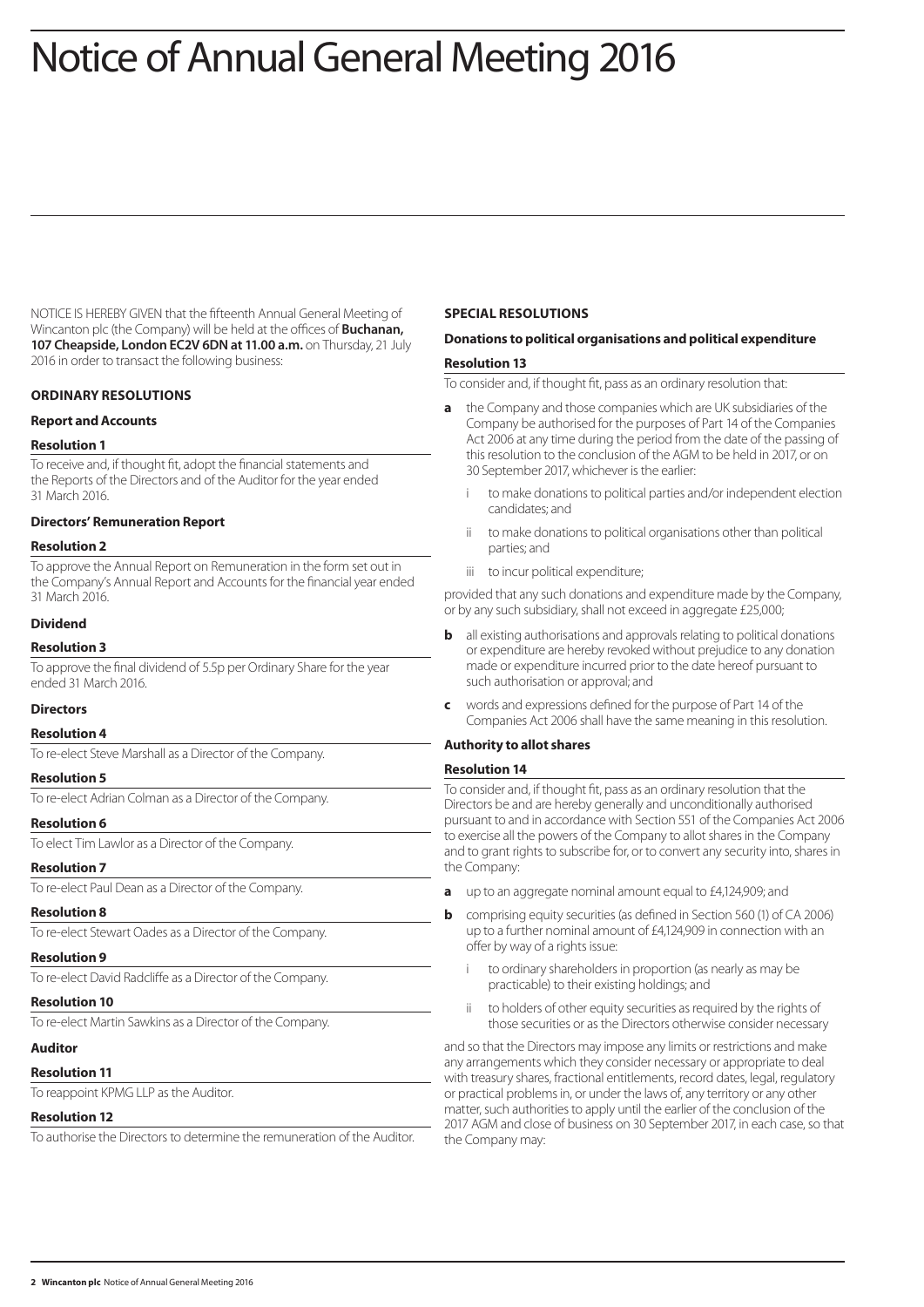- (1) pursuant to the authority granted under paragraph a make offers and enter into agreements during this period which would or might, require shares to be allotted or rights to subscribe for, or convert securities into shares to be granted after the authority ends and the Directors may allot shares or grant rights to subscribe for, or convert securities into, shares under any such offer or agreement as if the authority had not ended; and
- (2) pursuant to the authority granted under paragraph b, make offers and enter into agreements during this period which would, or might, require equity securities to be allotted after the authority ends and the Directors may allot equity securities under any such offer or agreement as if the authority had not ended.

#### **Authority to disapply pre-emption rights**

#### **Resolution 15**

To consider and, if thought fit, pass as a special resolution that, subject to the passing of Resolution 14 set out above, the Directors be and are hereby empowered pursuant to section 570 and 573 of the Companies Act 2006 to allot equity securities (as defined in Section 560(1) of the CA 2006) wholly for cash pursuant to the authority conferred by Resolution 14 and/or to sell Ordinary Shares held by the Company as treasury shares for cash as if Section 561(1) of the CA 2006 did not apply to any such allotment or sale, such power to be limited:

- **a** to the allotment of equity securities and sale of treasury shares for cash in connection with an offer of, or invitation to apply for, equity securities (but in the case of the authority granted under paragraph b of Resolution 14 (set out above), by way of rights issue only) to or in favour of (i) ordinary shareholders in proportion (as nearly as may be practicable) to their existing holdings and (ii) holders of other equity securities, as required by the rights of those securities or as the Directors or otherwise consider necessary, and so that the Directors may impose any limits or restrictions and make any arrangements which they consider necessary or appropriate to deal with treasury shares, fractional entitlements, record dates, legal, regulatory or practical problems in, or under the laws of, any territory or any other matter; and
- **b** in the case of the authority granted under paragraph b of Resolution 14, and/or in the case of any sale of treasury shares for cash, to the allotment (otherwise than under paragraph (a) of this Resolution) of equity securities or sale of treasury shares up to a nominal amount of £618,736 such power to apply until the earlier of the conclusion of the 2017 AGM and close of business on 30 September 2017 save that during this period the Company may make offers, and enter into agreements, which would, or might, require equity securities to be allotted (and treasury shares to be sold) after the power ends and the Directors may allot equity securities under any such offer or agreement as if the power had not ended.

## **Authority to purchase own shares**

#### **Resolution 16**

To consider and, if thought fit, pass as a special resolution that the Company be generally and unconditionally authorised for the purposes of Section 701 of the CA 2006 to make market purchases (within the meaning of Section 693(4) of the CA 2006) of Ordinary Shares of 10p each in the Company provided that:

- **a** the maximum number of Ordinary Shares authorised to be purchased is 12,374,729;
- **b** the minimum price (exclusive of expenses) which may be paid for each Ordinary Share is 10p;
- **c** the maximum price, exclusive of expenses, which may be paid for each such Ordinary Share is the higher of:
	- an amount equal to 105% of the average of the middle market quotations for an Ordinary Share in the Company as derived from the London Stock Exchange Daily Official List for the five business days immediately preceding the day on which the share is contracted to be purchased; and
	- ii an amount equal to the higher of the price of the last independent trade of an Ordinary Share and the highest current independent bid for an Ordinary Share as derived from the London Stock Exchange Trading System in each case at the time the purchase is agreed; and
- **d** this authority shall expire at the earlier of the conclusion of the 2017 AGM and close of business on 30 September 2017 (except in relation to a purchase of such shares, the contract for which was concluded before such time and which will or may be executed wholly or partly after such time and the Company may purchase Ordinary Shares pursuant to any such contract as if the power had not ended).

#### **Notice of meetings other than annual general meetings**

#### **Resolution 17**

To consider and, if thought fit, pass as a special resolution that a general meeting of the Company other than an annual general meeting may be called on not less than 14 clear days' notice.

By Order of the Board

#### Alison Dowling

Company Secretary

8 June 2016

Wincanton plc

Registered in England & Wales under No. 4178808 Registered Office: Methuen Park

Chippenham Wiltshire SN14 0WT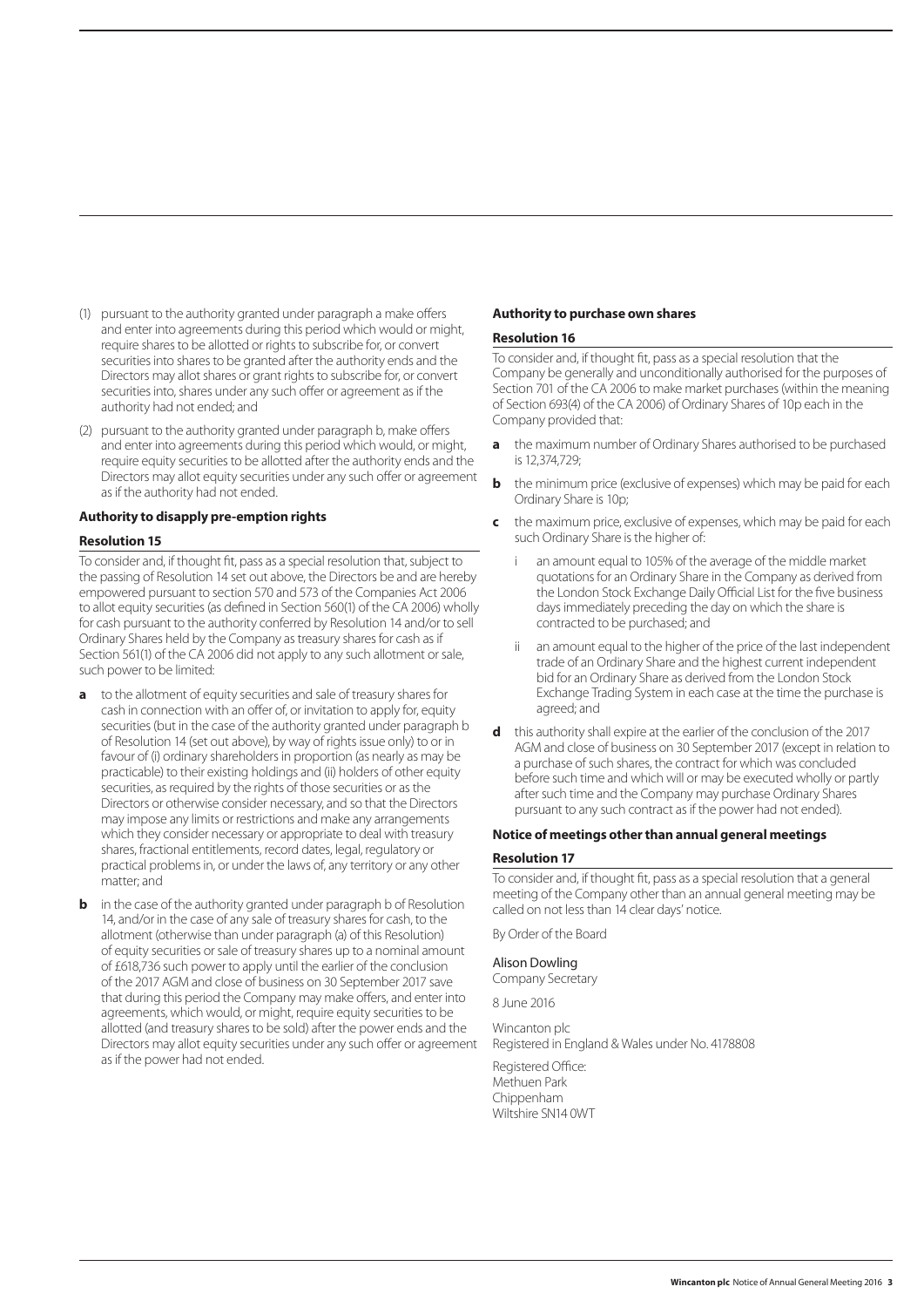## Explanatory notes to the resolutions to be proposed at the Annual General Meeting

Resolutions 1 to 12 will be proposed as ordinary resolutions, which require a simple majority of votes cast in favour to be passed. Resolutions 13 to 17 will be proposed as special resolutions, which require a 75% majority of the votes cast in favour to be passed.

## **Resolution 1: Report and Accounts**

The Directors are required to present their report, the financial statements and the auditor's report to the AGM and shareholders may raise any questions on the Report and Accounts under this resolution.

#### **Resolution 2: Annual Report on Remuneration**

The Company is required by law to prepare a Directors' Remuneration Report for each relevant financial year and to seek shareholder approval for that report at the general meeting before which its annual accounts are laid.

In 2014 remuneration requirements came into effect in relation to the content of the Directors' Remuneration Report, following changes made to the Companies Act 2006. In accordance with section 439A of the Companies Act 2006 the Company was required to include a separate resolution on the Directors' Remuneration Policy to be put to a vote by shareholders.

The Directors' Remuneration Policy sets out the Company's forwardlooking policy on Directors' remuneration and is subject to a binding shareholder vote, by ordinary resolution, at least every three years. As there have been no changes to the Directors' Remuneration Policy adopted by the shareholders at the AGM on 21 July 2014, no resolution is required or proposed at this AGM. The Directors' Remuneration Policy is restated in the Annual Report 2016 for information purposes only.

The result of resolution 2 is advisory only and the Directors' entitlement to remuneration is not conditional upon this resolution being passed.

The Annual Report on Remuneration, prepared in accordance with the Companies Act 2006 requirement, is set out in full on pages 45 to 54 of the Annual Report 2016. The Annual Report 2016 can be viewed at www.wincanton.co.uk/investors on the Company's website.

## **Resolutions 3: Final Dividend**

Resolution 3 deals with the declaration of a final dividend. Final dividends must be approved by shareholders but cannot be more than the amount recommended by directors. If shareholders approve resolution 3 at the AGM, the final dividend of 5.5p per ordinary share will be paid in cash (sterling) on 5 Aug 2016 to shareholders on the Company's register of members at the close of business on the dividend record date, 8 July 2016.

## **Resolutions 4 to 10 inclusive: Election/re-election of Directors**

In accordance with the Company's Articles of Association, all Directors are subject to election by shareholders at the first AGM after their appointment, and to re-election thereafter at intervals of no more than three years. The Board made the decision to fully comply with the UK Corporate Governance Code and therefore put all Directors up for election/ re-election annually. The Company is not required to comply with this provision in the UK Corporate Governance Code, however the Board believe it is best practice to do so.

The Board, its Committees and the individual Directors participate in an annual performance evaluation. The performance evaluation process, detailed on pages 36 and 38 in the Governance Section of the Annual Report 2016, confirmed the continued independence and objective judgement of all of the non-executive Directors. The process further confirmed that the performance of all Directors standing for election and re-election continued to be effective and they had demonstrated commitment to their respective roles.

Accordingly, the Board recommend to shareholders the proposed appointment and reappointments set out in Resolutions 4 to 10.

Full biographical details of each Director are set out on pages 34 and 35 of the Annual Report 2016. The Executive Directors' service contracts and non-executive Directors' letters of appointment are available for inspection at the Company's registered office and at the 2016 AGM.

#### **Resolution 11: Appointment of the Auditor**

The Company is required to appoint the Auditor at each general meeting at which accounts are laid before the Company, to hold office until the conclusion of the next such meeting. Following a thorough external auditor tender during the year, details of which are set out on page 43 of the Audit Committee Report in the Annual Report 2016, the Board decided to propose the reappointment of KPMG LLP to shareholders. Accordingly, this resolution, on the Audit Committee's recommendation to the Board, proposes the reappointment of KPMG LLP as the Auditor of the Company until the conclusion of the next annual general meeting.

### **Resolution 12: Authority for the Directors to agree the auditor's remuneration**

This resolution authorises the Directors, in accordance with standard practice, to agree the remuneration of the Auditor.

#### **Resolution 13: Donations to political organisations and political expenditure**

It is not the Group's intention to make donations to political parties. However, it is possible that certain routine activities undertaken by the Company and its subsidiaries might unintentionally fall within the broad scope of the provisions of the Companies Act 2006 which determine political donations and expenditure. Any expenditure that is regulated under the Companies Act 2006 must first be approved by shareholders and will be disclosed in next year's Annual Report.

This Resolution, if passed, will renew the Directors' authority until the end of the AGM to be held in 2017 (when the Directors intend to renew this authority) to make donations and incur expenditure, which might otherwise be caught by the terms of Companies Act 2006, up to an aggregate amount of £25,000, for the Company and for subsidiary companies.

## **Resolution 14: Authority to allot shares**

The first part of Resolution 14 gives the Directors authority to allot shares up to an aggregate nominal amount equal to £4,124,909 (representing 41,249,097 Ordinary Shares of 10p each excluding treasury shares) which, as at 8 June 2016, being the latest practicable date prior to the publication of this Notice, represented approximately one-third of the Company's issued share capital.

In line with the guidance issued by The Investment Association (previously the ABI) the second part of this Resolution gives Directors authority to allot Ordinary Shares or grant rights to subscribe for, or convert any securities into, Ordinary Shares in connection with a rights issue in favour of ordinary shareholdings up to an aggregate nominal amount equal to £8,249,819 (representing 82,498,194 Ordinary Shares excluding treasury shares), as reduced by the nominal amount of shares issued under paragraph 'a' of this Resolution. This amount (before any reduction) represented two-thirds of the issued share capital of the Company as at 8 June 2016, the latest practicable date prior to the publication of this Notice.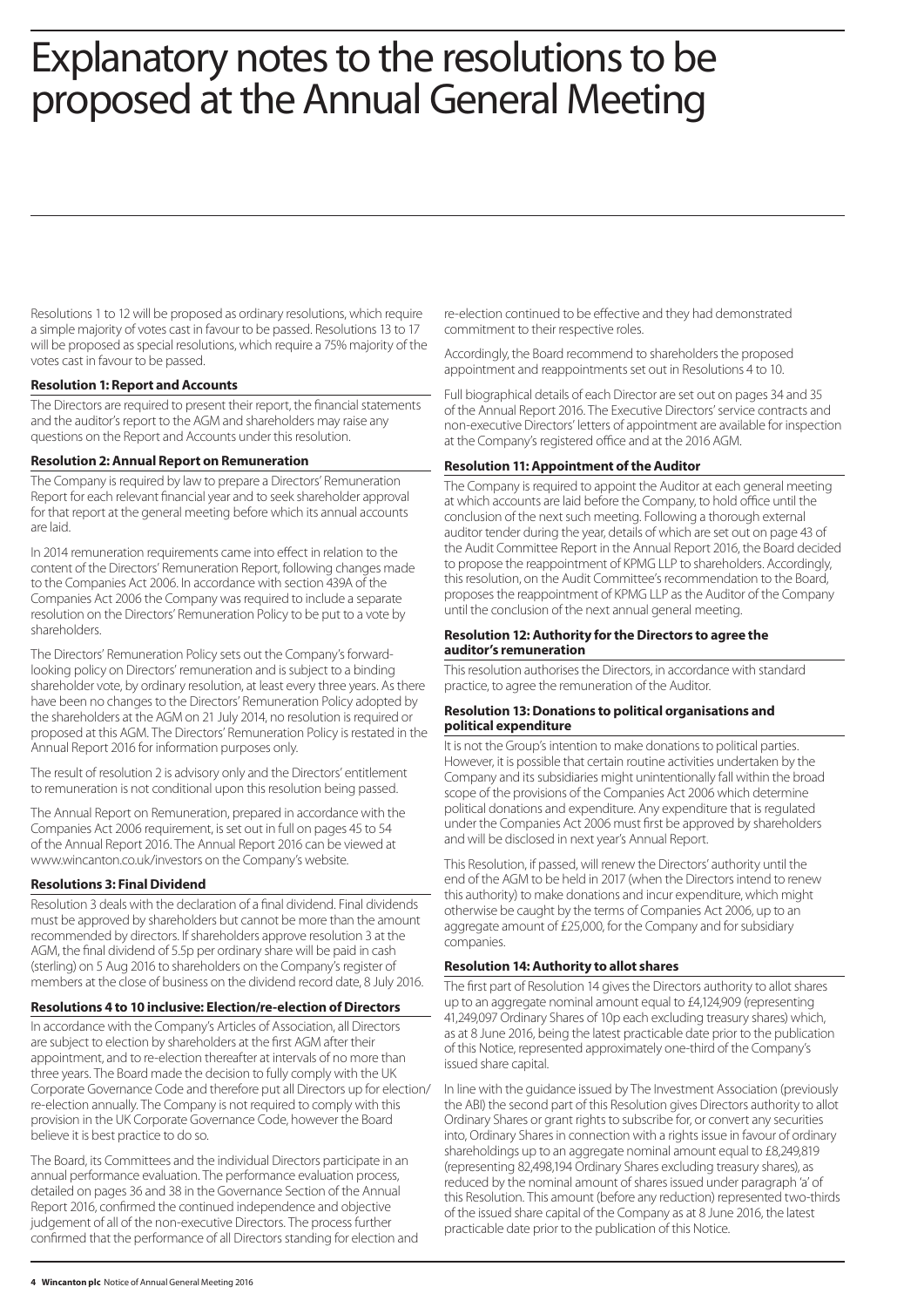The authorities sought under paragraphs a and b of this Resolution will expire at the earlier of the conclusion of the 2017 AGM and close of business on 30 September 2017 (the last date by which the Company must hold an AGM in 2017).

Should any decision be made by the Board to allot shares under the authorities sought under this resolution, it would be the intention of the Directors to follow the guidance previously issued by the ABI in relation to the exercise of such authorities.

There are no present plans of issuing shares other than in connection with satisfaction of existing rights under employee share schemes.

The Directors may, however, consider issuing shares if they believe it would be appropriate to do so in respect of business opportunities that may arise consistent with the Company's strategic objectives.

As at the date of this Notice, the Company did not hold any treasury shares.

## **Resolution 15: Disapplication of pre-emption rights**

This Resolution is proposed to be taken as a special resolution to dis-apply pre-emption rights. Section 561 of the Companies Act 2006 gives all shareholders the right to participate on a pro rata basis in all issues of equity securities for cash, unless they agree that this right should be set aside. The effect of this resolution is to empower the Directors, until the conclusion of the AGM to be held in 2017 or 31 September 2017, whichever is the earlier, to allot equity securities for cash, without first offering them on a pro rata basis to existing shareholders, but only up to a maximum nominal amount of £618,736, representing 6,187,364 Ordinary Shares of 10p each which is approximately 5% of the Company's issued ordinary share capital on 8 June 2016.

In compliance with the guidelines issued by the Pre-emption Group the Directors confirm their intention that no more than 7.5% of the Company's issued share capital will be allotted, cumulatively, on a non-preemptive basis during any rolling three year period without prior consultation with the shareholders. The Directors have no present intention of exercising this authority during the year ending 31 March 2017.

Subject to shareholder approval, the authority under this resolution will expire at the earlier of the conclusion of the 2017 AGM and close of business on 30 September 2017.

## **Resolution 16: Purchase of own shares**

In certain circumstances it may be advantageous for the Company to purchase its own Ordinary Shares and Resolution 16 will, if approved, renew the Company's authority from shareholders to make such purchases until the earlier of the conclusion of the 2017 AGM and close of business on 30 September 2017.

Purchases will only be made if the Directors believe that to do so would result in an increase in the Group's earnings per share and would be in the best interests of shareholders generally.

The Resolution, which will be proposed as a special resolution, specifies the maximum number of shares which may be acquired (10% of the Company's issued share capital as at 8 June 2016) and minimum and maximum prices at which they may be bought.

There are options outstanding at the date of this Notice over approximately 9.6m Ordinary Shares, representing 7.8% of the issued share capital; if the authority given by Resolution 16 were to be fully used, these options would represent 8.6% of the issued share capital on that date.

Any shares purchased in this way will either be cancelled (and the number of shares in issue reduced accordingly) or held in treasury. Shares held in treasury may subsequently be sold for cash (within the limit of the shareholder pre-emption disapplication contained in Resolution 15), cancelled, or used for the purposes of employee share schemes.

The Directors believe that it is desirable for the Company to have this flexibility.

No dividends will be paid on shares held in treasury and no voting rights will be exercisable in respect of treasury shares. Treasury shares transferred for the purposes of the Company's employee share schemes will count towards the limits in those schemes on the number of new shares which may be issued.

During the year ended 31 March 2016 2,500,000 Ordinary Shares were purchased by the Company and gifted to the Wincanton plc Employee Benefit Trust to satisfy exercises of employee share schemes. The Company does not currently hold any treasury shares.

## **Resolution 17: Notice of meetings other than annual general meetings**

Resolution 17 will be proposed as a special resolution and would allow the Company to hold general meetings (other than annual general meetings) on 14 days' notice.

Annual general meetings must always be called with at least 21 days' notice but other general meetings of the Company may be called on less notice if shareholders agree to a shorter period. At the AGM in 2015, a resolution was passed which allowed the Company to hold general meetings (other than annual general meetings) on 14 days' notice.

The Board is proposing a similar resolution to renew the authority granted last year. The approval will be effective until the Company's next AGM in 2017, when it is intended that the approval will be renewed. In accordance with the UK Corporate Governance Code, which the Company is required to comply with, 14 days' notice would in respect of 14 working days.

This shorter period would not be used as a matter of routine. The Board would consider on a case by case basis whether the flexibility offered by the shorter notice period would be in the best interests of shareholders generally, taking into account the circumstances and business of the meeting.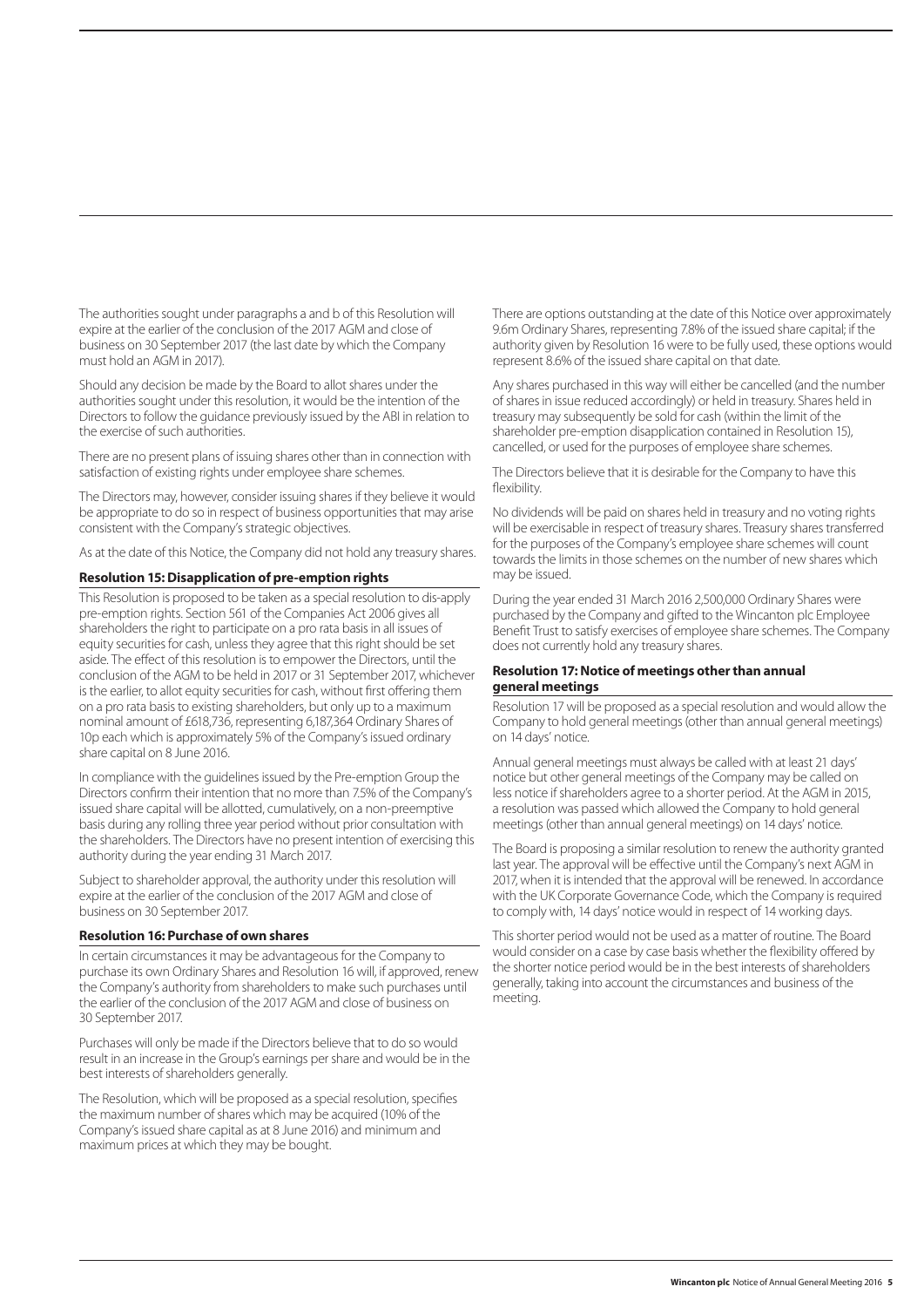## Important notes

The following notes explain your general rights as a shareholder and your right to attend and vote at the meeting or to appoint someone else to vote on your behalf.

## **1 Issued share capital and total voting rights**

As at 8 June 2016 (being the last practicable day prior to the printing of this Notice) the issued share capital of the Company consisted of 123,747,293 Ordinary Shares, carrying one vote each. Accordingly, the total voting rights in the Company as at 8 June 2016 are 123,747,293.

## **2 Entitlement to attend and vote**

Pursuant to Regulation 41 of the Uncertificated Securities Regulations 2001, and Section 360B(2) of the CA 2006, the Company specifies that only shareholders registered in the Register of Members of the Company as at 6.00 p.m. (BST) on Tuesday, 19 July 2016 or, in the event that the AGM is adjourned, registered in the Register of Members of the Company 48 hours before the time of the adjourned meeting(s), shall be entitled to attend and vote at the AGM in respect of the number of Shares registered in their name at that time. Save in relation to any adjourned meeting(s), changes to entries on the Register of Members of the Company after 6.00 p.m. (BST) on Tuesday, 19 July 2016 shall be disregarded in determining the rights of any person to attend and vote at the AGM.

## **3 Voting at the AGM**

Voting on each of the resolutions to be put to the AGM will be taken on a poll, rather than a show of hands, to reflect the number of shares held by a shareholder, whether or not the shareholder is able to attend the meeting. Shareholders and proxies in attendance at the meeting will be asked to complete a poll card to indicate how they wish to cast their votes.

These cards will be collected at the end of the AGM. As soon as practicable following the AGM, the results of the voting will be announced via a Regulatory Information Service and also placed on the Company's website.

## **4 Proxies**

A shareholder entitled to attend, speak and vote at the AGM may appoint one or more proxies to attend, speak and vote at the AGM on their behalf provided that each proxy is appointed to exercise the rights attached to different shares. A proxy need not be a shareholder of the Company. In the case of joint shareholders, the vote of the first named in the Register of Members of the Company who tenders a vote, whether in person or by proxy, shall be accepted to the exclusion of the votes of other joint holders.

Appointing a proxy will not prevent a shareholder from attending in person and voting at the meeting (although voting in person at the meeting will terminate the proxy appointment).

## **5 Appointment of proxy using the hard-copy Form of Proxy**

A Form of Proxy which may be used to make such appointment and give proxy instructions accompanies this Notice.

To be valid, the appointment of a proxy, and the original or duly certified copy of the power of attorney or other authority (if any) under which it is signed or authenticated, should reach the Registrar, Computershare Investor Services plc, The Pavilions, Bridgwater Road, Bristol BS99 6ZY, no later than 11.00 a.m. on Tuesday 19 July 2016 (or, if the meeting is adjourned, 48 hours before the time fixed for holding the adjourned meeting).

If you appoint more than one proxy, additional Forms of Proxy can be obtained by contacting Computershare Investor Services plc on 0370 707 1788 or www.investorcentre.co.uk/contactus.

## **6 Electronic appointment of proxy**

You can appoint a proxy electronically by accessing www.investorcentre. co.uk/eproxy. You will be asked to enter your Control Number, Shareholder Reference Number as printed on the Form of Proxy and agree to certain terms and conditions. For an electronic proxy appointment to be valid, it must be received by the Registrar no later than 11.00 a.m. on Tuesday, 19 July 2016.

Should you complete your Form of Proxy electronically and then post a hard copy, the Form that arrives last will be counted to the exclusion of instructions received earlier, whether electronic or postal. Please refer to the terms and conditions of the service on the website.

## **7 Appointment of proxies through CREST**

CREST members who wish to appoint a proxy or proxies through the CREST electronic proxy appointment service may do so by following the procedures described in the CREST Manual (available at www.euroclear.com/crest).

CREST Personal Members or other CREST sponsored members (and those CREST members who have appointed a voting service provider(s)) should refer to their CREST sponsor or voting service provider(s), who will be able to take the appropriate action on their behalf.

In order for a proxy appointment or instruction made using the CREST service to be valid, the appropriate CREST message (a CREST Proxy Instruction) must be properly authenticated in accordance with Euroclear UK & Ireland's specifications, and must contain the information required for such instruction, as described in the CREST Manual (available at www. euroclear.com/crest). The message (regardless of whether it constitutes the appointment of a proxy or is an amendment to the instruction given to a previously appointed proxy) must, in order to be valid, be transmitted so as to be received by the Registrar (ID 3RA50) by 11.00 a.m. on Tuesday 19 July 2016. For this purpose, the time of receipt will be taken to be the time (as determined by the time stamp applied to the message by the CREST Application Host) from which the issuer's agent is able to retrieve the message by enquiry to CREST in the manner prescribed by CREST. After this time any change of instructions to proxies appointed through CREST should be communicated to the appointee through other means.

CREST members (and, where applicable, their CREST sponsors or voting service providers) should note that Euroclear UK & Ireland Limited does not make available special procedures in CREST for any particular message. Normal system timings and limitations will, therefore, apply in relation to the input of CREST Proxy Instructions. It is the responsibility of the CREST member concerned to take (or, if the CREST member is a CREST personal member, or sponsored member, or has appointed a voting service provider, to procure that their CREST sponsor or voting service provider(s) take(s)) such action as shall be necessary to ensure that a message is transmitted by means of the CREST system by any particular time. In this connection, CREST members (and, where applicable, their CREST sponsors or voting service providers) are referred, in particular, to those sections of the CREST Manual concerning practical limitations of the CREST system and timings.

The Company may treat as invalid a CREST Proxy Instruction in the circumstances set out in Regulation 35(5)(a) of the Uncertificated Securities Regulations 2001.

## **8 Corporate representatives**

Any corporation which is a shareholder can appoint one or more corporate representatives who may exercise on its behalf all of its powers as a shareholder provided that they do not do so in relation to the same shares.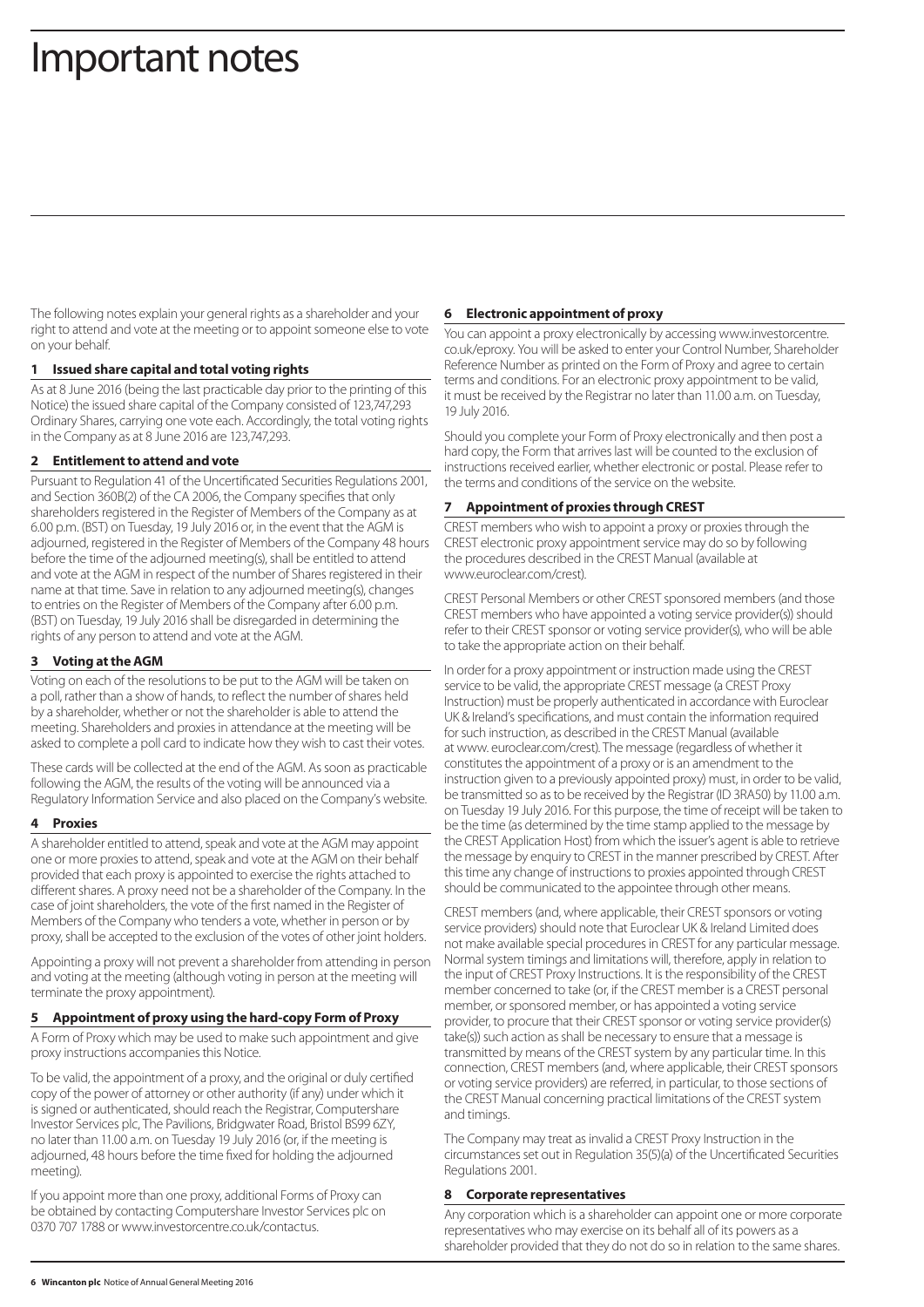## **9 Nominated persons**

Any person to whom this notice is sent who is a person nominated under Section 146 of the CA 2006 to enjoy information rights (a Nominated Person) may, under an agreement with the shareholder by whom they were nominated, have a right to be appointed (or to have someone else appointed) as a proxy for the AGM. If a Nominated Person has no such proxy appointment right or does not wish to exercise it, they may under such an agreement, have a right to give instructions to the shareholders as to the exercise of voting rights. The statement of the rights of shareholders in relation to appointment of proxies in paragraph 4 of these notes does not apply to Nominated Persons. The rights described in this paragraph can only be exercised by shareholders of the Company.

#### **10 Right to ask questions**

Any shareholder or appointed proxy/proxies attending the AGM has the right to ask questions.

The Company must cause to be answered any such question relating to the business being dealt with at the AGM but no such answer need be given if (a) to do so would interfere unduly with the preparation for the AGM or involve the disclosure of confidential information, (b) the answer has already been given on a website in the form of an answer to a question, or (c) it is undesirable in the interests of the Company or the good order of the AGM that the question be answered.

#### **11 Publication of audit concerns on the Company's website**

Under Section 527 of the CA 2006 shareholders meeting the threshold requirements set out in that Section have the right to require the Company to publish on a website a statement setting out any matter relating to:

- the audit of the Company's accounts (including the auditor's report and the conduct of the audit) that are to be laid before the AGM; or
- ii any circumstances connected with an auditor of the Company ceasing to hold office since the previous meeting at which the annual accounts and reports were laid in accordance with Section 437 of the CA 2006.

Where the Company is required to place a statement on a website under Section 527 of the CA 2006, it must forward the statement to the Company's auditor not later than the time when it makes the statement available on the website.

The business which may be dealt with at the AGM includes any statement that the Company has been required under Section 527 of the CA 2006 to publish on a website.

#### **12 Information available on the Company's website**

Copies of this Notice, the Annual Report 2016, and other information required by Section 311A of the CA 2006 can be found at www.wincanton. co.uk/investors.

## **13 Documents available for inspection**

Copies of Directors' service contracts and non-executive Directors' letters of appointment will be available for inspection at the registered office of the Company during normal business hours (Saturdays, Sundays and public holidays excepted) and will also be available for inspection at the place of the AGM on Thursday, 21 July 2016 from 10.45 a.m. until the end of the AGM.

## **14 Communication**

Shareholders may not use any electronic address provided in either this Notice of AGM or any related documents (including the Form of Proxy) to communicate with the Company for any purposes other than those expressly stated.

## **AGM INFORMATION**

## **15 Time of the Meeting**

The doors will be open at 10.30 a.m. and the AGM will start promptly at 11.00 a.m.

## **16 Attending the AGM**

If you are coming to the AGM, please bring your Attendance Card with you which can be found at the top of the Form of Proxy. It authenticates your right to attend, speak and vote at the AGM and will speed your admission.

You may also find it useful to also bring this Notice of AGM and the Annual Report 2016 so that you can refer back to them during the meeting.

All joint shareholders may attend and speak at the AGM. However, only the first shareholder listed on the Register of Members is entitled to vote. At the discretion of the Company, and subject to sufficient seating capacity, a shareholder may enter with one guest, provided that the shareholder and their guest register to enter the AGM at the same time.

#### **17 Venue arrangements**

For security reasons, all hand baggage may be subject to examination. Please note that laptop computers, recording equipment, cameras and similar such equipment may not be brought into or used during the AGM.

Smoking is not permitted inside the offices of Buchanan Communications.

Please ensure that mobile telephones, pagers and Blackberries are switched off throughout the AGM. No photography is permitted in the meeting.

Anyone accompanying a shareholder in need of assistance will be admitted to the AGM. If any shareholder with a disability has any question regarding attendance at the AGM, please contact the Company Secretary at Wincanton plc, Methuen Park, Chippenham, Wiltshire SN14 0WT by 14 July 2016.

## **18 Security**

Security staff will be on duty to assist shareholders.

The Company will not permit behaviour that may interfere with another person's security, safety or the good order of the AGM.

#### **19 Enquiries**

Computershare Investor Services PLC maintains the Company's share register.

If you have any enquiries about the AGM or about your shareholding you should contact Computershare Investor Services at The Pavilions, Bridgwater Road, Bristol BS99 6ZY or by telephone on 0370 707 1788.

### **20 Data protection statement**

Your personal data includes all data provided by you, or on your behalf, which relates to you as a shareholder, including your name and contact details, the votes you cast and your Reference Number (attributed to you by the Company). The Company determines the purposes for which and the manner in which your personal data is to be processed. The Company and any third party to whom it discloses the data may process your personal data for the purposes of compiling and updating the Company's records, fulfilling its legal obligations and processing the shareholder rights you exercise.